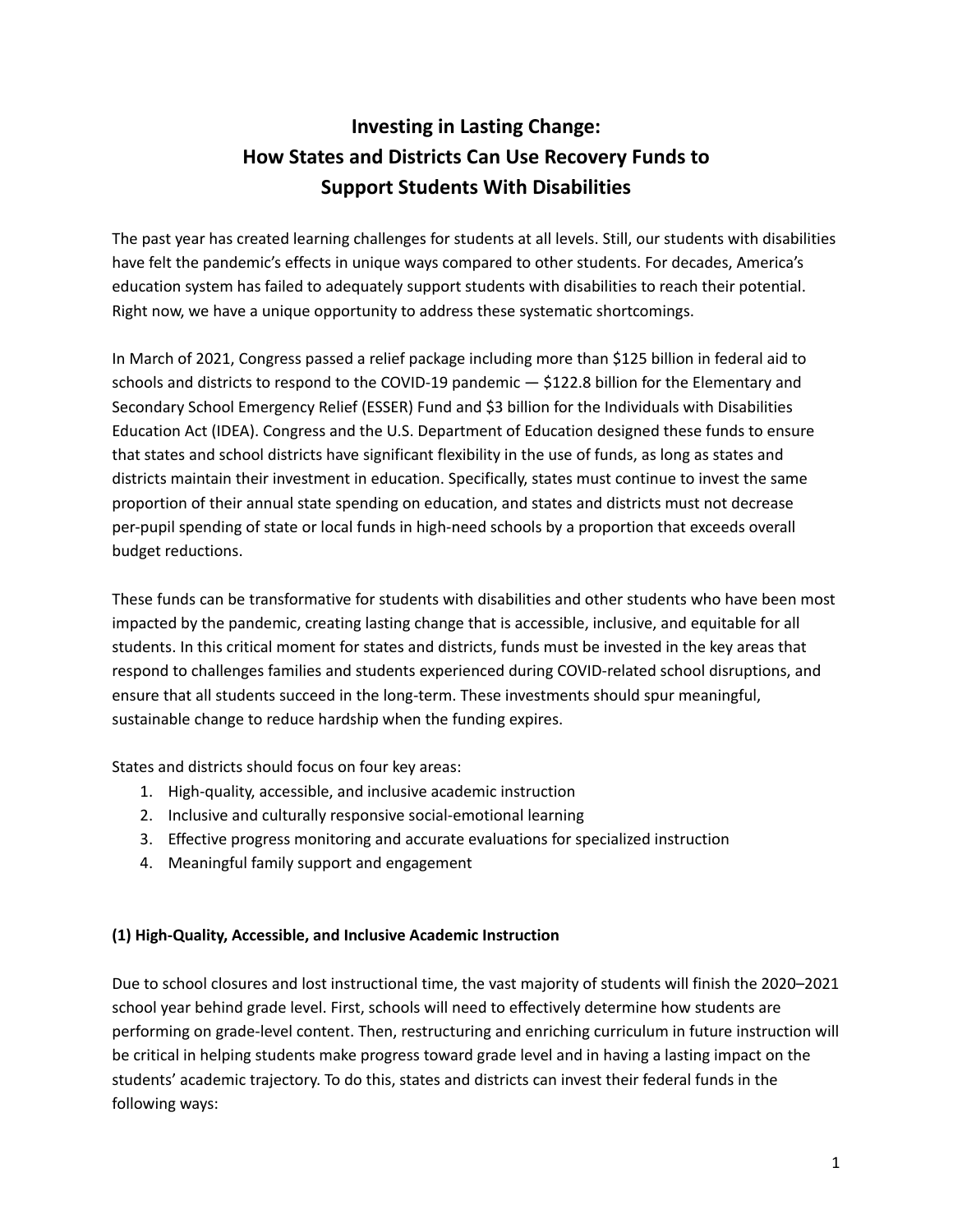- **Implement high-quality instructional material and curriculum.** Invest in materials and curriculum that use evidence-based approaches to support all learners. States and districts may tailor curriculum procurement policies to ensure that there is evidence of positive impact for all learners, particularly those with disabilities. Also, states, districts, and schools may provide ongoing professional development to educators to maximize their impact, including 1:1 coaching for teachers, which is proven to be more effective than one-time group professional development programs.
- **Offer evidence-based tutoring.** Offer evidence-based tutoring to struggling students. States and districts can create partnerships with community-based organizations or work with nonprofits to establish or expand tutoring programs to provide personalized, evidence-based instructional learning opportunities for students who experience the most significant instructional loss.
- **Offer extended learning time.** Offer extended learning after traditional school hours or during summer breaks to increase instructional time for all or some students most negatively affected by COVID school disruptions. States and districts may achieve this by providing additional compensation to or hiring more educators or support staff, restructuring their school day, or partnering with other community-based organizations.
- **Adopt a universal multi-tiered system of supports (MTSS).** Establish and implement a framework for district- or school-wide MTSS that includes frequent progress monitoring, formative assessments, research-based interventions, and strong professional development. States and districts may hire experts or specialists to support implementation, offer professional development, and provide necessary tools for data collection and assessment.
- **Build capacity to collect and use data to inform instruction.** Invest in the capability of educators to collect and use data to tailor instruction and personalized interventions. States and districts may hire data literacy consultants, offer professional development, and free up educator time to collect and interpret data to inform instruction.
- **Implement Universal Design for Learning.** Embrace Universal Design for Learning (UDL), a framework to improve teaching and learning for all based on how individuals learn best. States and districts may hire consultants to evaluate current practices, content, and curriculum and provide recommendations to support implementation of UDL.
- **Restructure the school day.** Revisit instructional schedules to maximize learning time, provide more time for personalized or supplemental instruction, and align to UDL principles. Districts or schools may choose to build temporary capacity to make a strategic shift, which may include adjusting staffing schedules or partnering with community-based organizations.
- **Implement innovative assessments.** Support the development of assessments that effectively and meaningfully assess, inform, and promote learning. Efforts should ensure that any innovative assessments are accessible and support the learning of all students, including historically marginalized populations. States and districts may partner with consortiums or innovative organizations to develop and test these new assessments.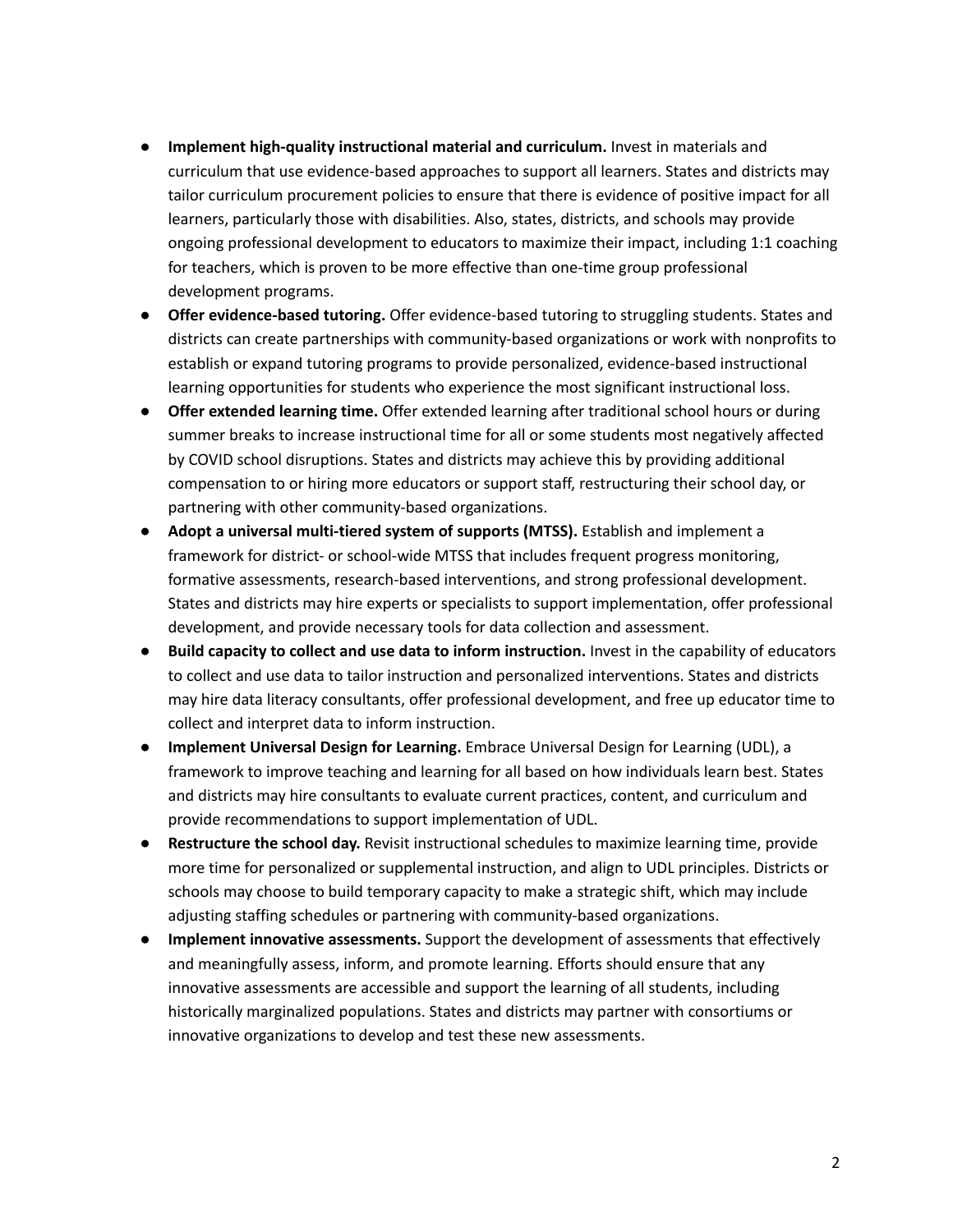## **Other Resources**

## **Learn more about these organizations**

- Blue [Engine](https://www.drkfoundation.org/organization/blue-engine/) is an organization that optimizes the power of team-teaching, and SPED [Strategies](http://spedstrategies.com/) helps educational leaders advance outcomes for students with disabilities.
	- [Tutoring:](https://www.blueengine.org/wp-content/uploads/2021/03/Blue-Engine-x-SPED-Strategies_Tutoring-Ensuring-Equity-and-Inclusion-for-ALL-Students.pdf?fbclid=IwAR3HdNAZNkw4su1qET71rdKYJalApMWYFncraSuyXp2idlVZGjohamPZbEA) Ensuring Equity & Inclusion for ALL Students highlights strategies and considerations for large-scale tutoring initiatives. (March 2021)
	- [High-Quality](https://www.blueengine.org/wp-content/uploads/2021/04/High-Quality-Instruction-Materials_Ensuring-Equity-Inclusion-for-ALL-Students.pdf) Instruction & Materials: Ensuring Equity & Inclusion for ALL students highlights priority areas and recommendations for enabling students with disabilities to be successful during core instruction. (April 2021)
- [CAST](https://www.cast.org/) is an education research and development organization that created the Universal Design for Learning (UDL) framework and guidelines. CAST offers resources and technical assistance for the implementation of UDL.
	- UDL [Guidelines](https://udlguidelines.cast.org/?utm_source=castsite&lutm_medium=web&utm_campaign=none&utm_content=aboutudl) (2018)
- National Center on Intensive [Intervention](https://intensiveintervention.org/) is a federally funded technical assistance and research center that works to build capacity of state and local education agencies, universities, practitioners, and other stakeholders to support implementation of intensive intervention in reading, mathematics, and behavior for students with severe and persistent learning and/or behavioral needs.
- **•** [TNTP](https://tntp.org/) has resources and toolkits on developing effective teachers, with a goal of ending the injustice of educational inequality.
- [University](https://ceedar.education.ufl.edu/mtssudldi-professional-development-module/) of Florida's CEEDAR Center is a federally funded technical assistance and research center. CEEDAR, which stands for "Collaboration for Effective Educator Development, Accountability, and Reform," provides teachers and leaders effective opportunities to learn how to improve core and specialized instruction in inclusive settings so that students with disabilities can achieve college and career-ready standards.
	- Professional [Development](https://ceedar.education.ufl.edu/mtssudldi-professional-development-module/) Course Module on MTSS, UDL, and differentiated instruction
- [UPchieve](https://upchieve.org/) is a free 1:1 tutoring platform offering homework help. It is available to schools and districts in high-need communities.

- Promising Practices to [Accelerate](https://www.ncld.org/reports-studies/promising-practices-to-accelerate-learning-for-students-with-disabilities-during-covid-19-and-beyond/) Learning: This report by the National Center for Learning Disabilities (NCLD) explores four models of accelerated instruction and unique considerations for implementing accelerated learning approaches for students with disabilities. (February 2021)
- 9 [Recommendations](https://www.ncld.org/wp-content/uploads/2021/03/9-Recommendations-for-Inclusive-Learning-Recovery-for-Students-with-Disabilities-Final-1.pdf) for Inclusive Learning Recovery for Students With Disabilities: This resource by NCLD and other disability advocacy organizations describes best practices to ensure that states and districts design learning recovery efforts in ways that include and support students with disabilities. (March 2021)
- The [Rising](https://www.centerforlearnerequity.org/wp-content/uploads/CLE-The-Rising-Tide-that-Lifts-All-Boats_-Investing-Stimulus-Dollars-with-an-Equity-Focus-6.pdf) Tide That Lifts All Boats: This report by the Center for Learner Equity provides spending ideas for COVID relief funding. (April 2021)
- Successful [Implementation](https://www.americanprogress.org/issues/education-k-12/reports/2019/09/20/474711/successful-implementation-high-quality-instructional-materials/) of Instructional Materials: Five case studies from the Center for American Progress. (September 2019)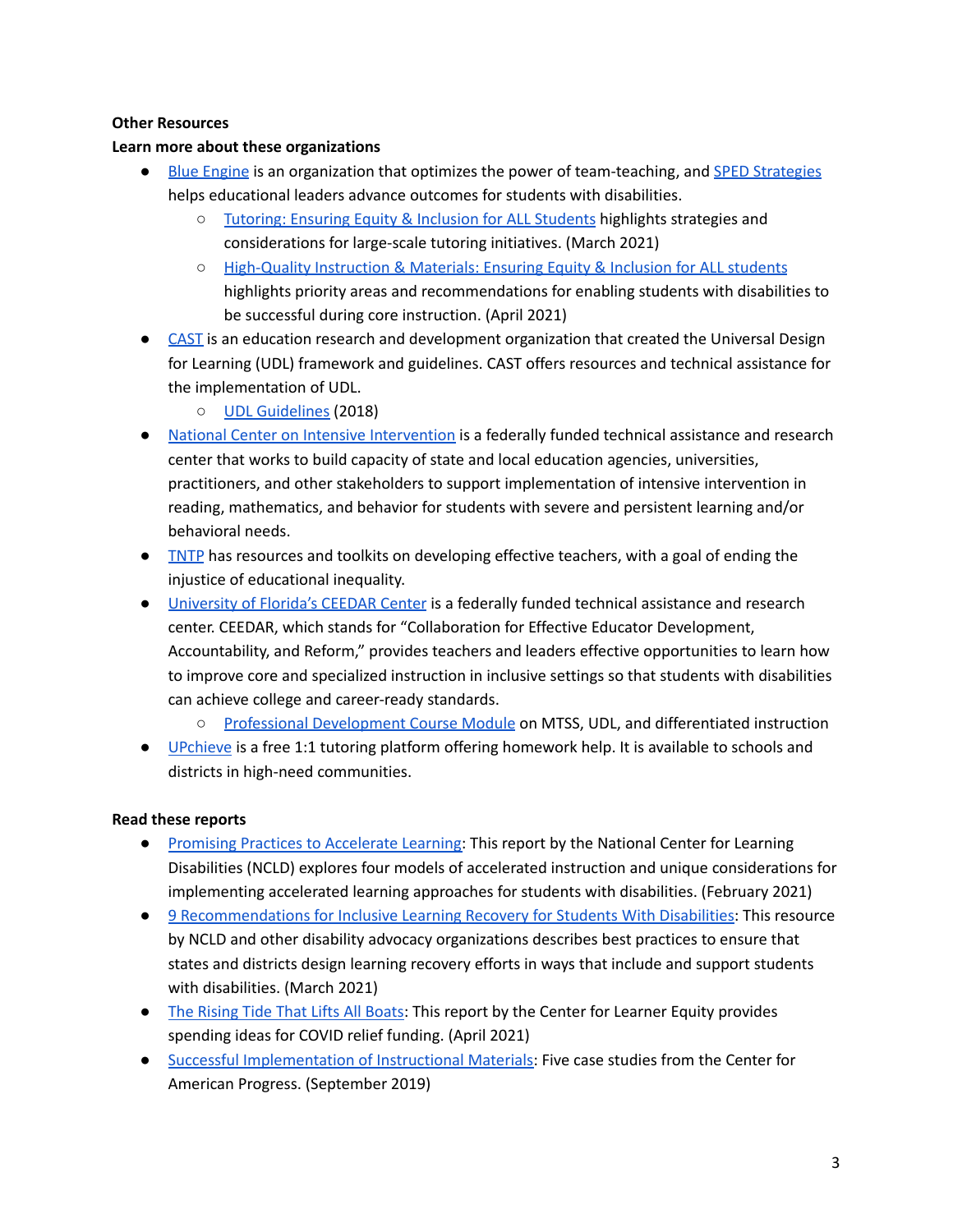# **(2) Inclusive and Culturally Responsive Social-Emotional Learning**

The COVID-19 pandemic is disproportionately impacting students from systematically marginalized communities, including students with disabilities, students of color, and students from low-income families. However, the pandemic has not simply impacted students' academic learning and development. It has also had a significant impact on their social and emotional learning and development. The COVID-19 pandemic coincided with a period of nationwide racial reckoning, political unrest, and a great deal of uncertainty and stress for many families. We know from research on the science of learning and development that students must experience belonging, safety, and support in order to learn. To help students emerge from the COVID-19 pandemic stronger and more prepared for life and school, it is essential that educators work to understand, affirm, and leverage the assets of all young people, and especially those of students with disabilities. To do this, states and districts can invest federal funds in the following ways:

- **Invest in high-quality instructional material and curriculum.** School districts can develop content and curriculum that is culturally relevant and competent, that is universally designed, and that embeds social-emotional learning within academic content.
- **Provide high-quality, ongoing professional development.** School districts can invest in district-wide professional development on the importance of knowing students' intersectional identities, their assets, and their needs. This will allow educators to build the relationships and supportive contexts for learning that students with disabilities need and to which they are entitled. These investments should ongoing and build on existing, effective MTSS, PBIS, and/or RTI systems, or seek to create new programs and systems that provide equitable, universal, and targeted supports for students' social, emotional, and academic learning and development.
- **Partner with community mental health organizations.** Cultivate partnerships with community mental health organizations to provide supplemental in-school or out-of-school support or professional development for educators. These services can help students work through trauma experienced during the pandemic and build educators' knowledge and skills.
- **Adopt a universal multi-tiered system of supports (MTSS).** Establish and implement a framework for district- or school-wide MTSS that includes frequent progress monitoring, formative assessments, research-based interventions, and strong professional development to address all areas of student growth, including behavior, social and emotional needs, and absenteeism. States and districts may hire experts or specialists to support implementation, offer professional development, and provide necessary tools for data collection and assessment.
- **Invest in inclusive, restorative, and educative approaches to school discipline practice and policy.** Provide opportunities for trauma-informed approaches to build strong conditions for learning, including ways that a student's disability may or may not be visually apparent or commonly understood, and how disability may impact a student's responsiveness to school discipline.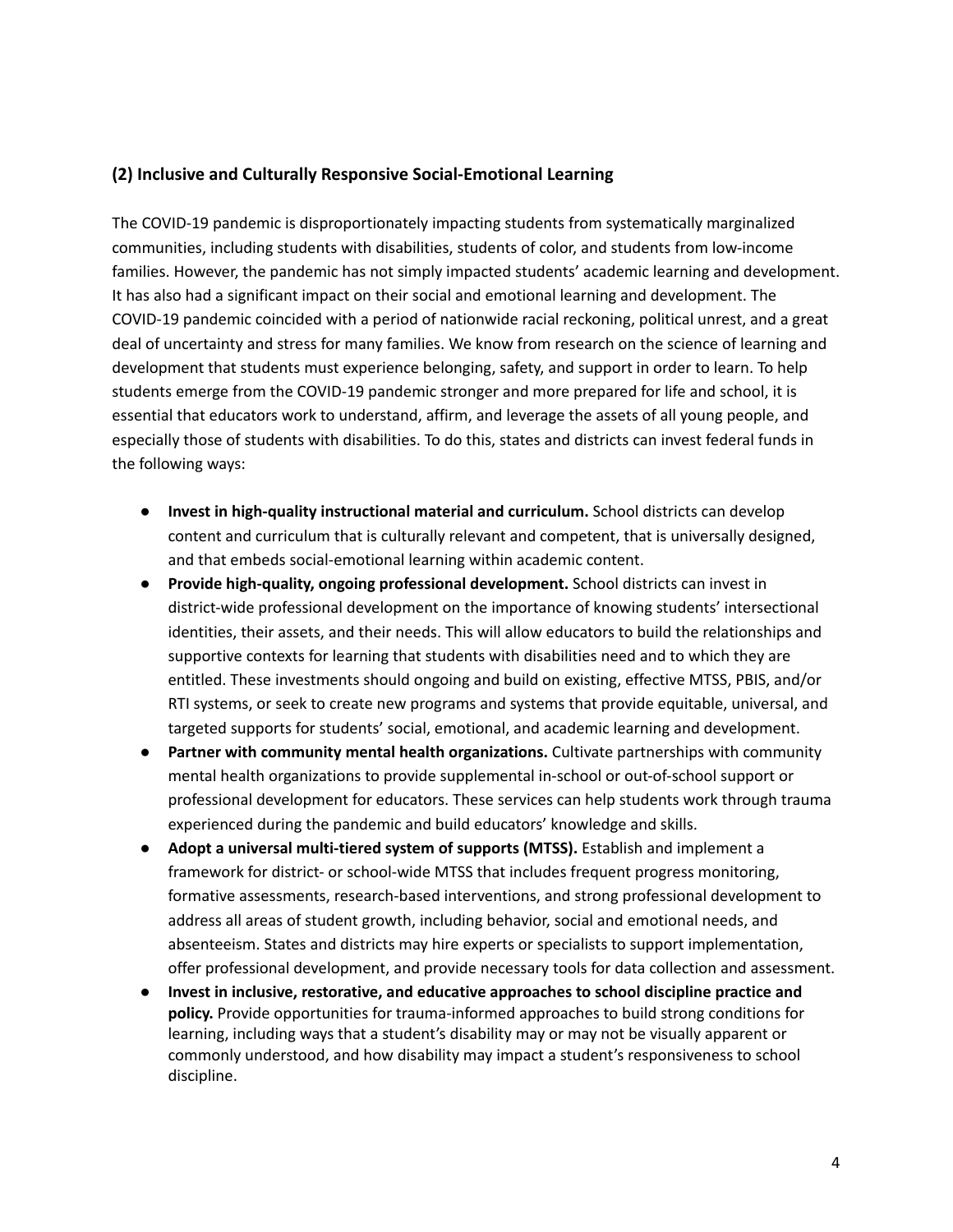● **Support educator and staff social, emotional, and mental health and well-being.** Develop systems and structures that incentivize the retention of special education educators, such as through financial incentives and effective professional support that addresses the social, emotional, and mental health of educators and staff.

## **Other Resources**

## **Learn more about these organizations**

- The [Collaborative](https://casel.org/) for Academic, Social, and Emotional Learning (CASEL) supports states, districts, and schools in ensuring that SEL is a priority in every school nationwide.
- [Turnaround](https://turnaroundusa.org/) for Children creates resources and strategies for educators, empowering them to drive change toward a more equitable, whole child approach to school.
- The [Learning](https://learningpolicyinstitute.org/issue/whole-child-education) Policy Institute has resources to help design learning environments to support the whole child.
- The Science of Learning and [Development](https://www.soldalliance.org/) (SoLD) Alliance aims to make the science of learning and development a deeply understood, widely held, and actionable key driver of equity and excellence in education systems.

- Exploring [Intersectionality:](https://www.ncld.org/wp-content/uploads/2020/11/2020-SEL_Exploring-Intersectionality-Guide_FINAL.pdf) Understanding Student Identity to Promote Equitable Social, Emotional, Cognitive, and Academic [Development](https://www.ncld.org/wp-content/uploads/2020/11/2020-SEL_Exploring-Intersectionality-Guide_FINAL.pdf) During and Beyond the COVID-19 Pandemic: This report by NCLD highlights the compounding effect on student identities and actions to promote social, emotional, cognitive, and academic development. (November 2020)
- Social, Emotional, and Academic [Development](https://edtrust.org/wp-content/uploads/2014/09/Social-Emotional-and-Academic-Development-Through-an-Equity-Lens-August-6-2020.pdf) Through an Equity Lens: This report by the Education Trust highlights research and policy changes to approach social, emotional, and academic development by addressing adult beliefs and learning environments. (August 2020)
- How the Science of Learning and [Development](https://5bde8401-9b54-4c2c-8a0c-569fc1789664.filesusr.com/ugd/eb0b6a_24f761d8a4ec4d7db13084eb2290c588.pdf) Can Transform Education: This foundational brief from the SoLD Alliance summarizes several initial lessons from the science of learning and development which have significant implications for those working to advance opportunity, equity, learning, and youth development. (2020)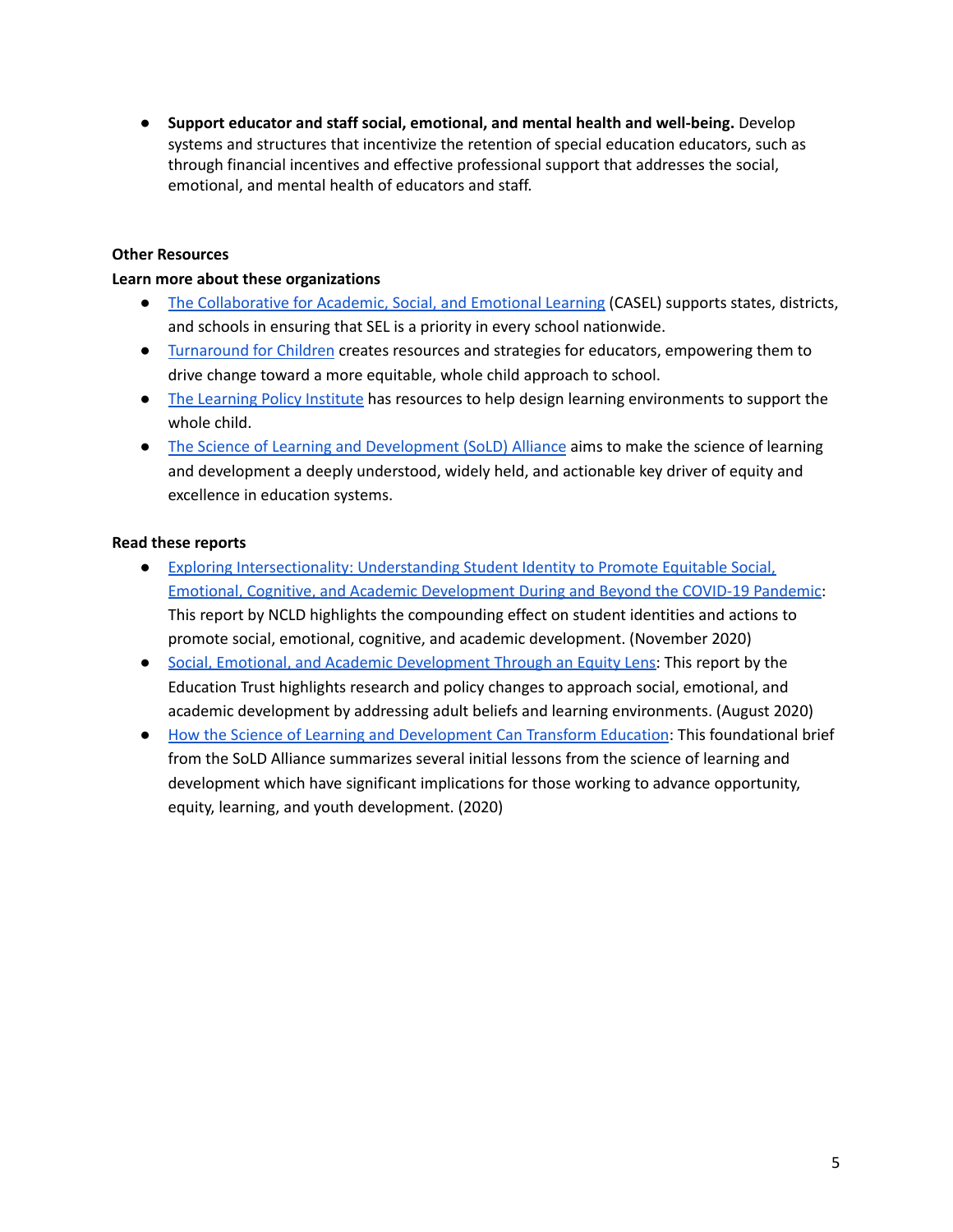# **(3) Effective Progress Monitoring and Accurate Evaluations for Specialized Instruction**

Special education has been woefully underfunded for decades. Many struggling students have not had access to the special education services they would benefit from. Now, school disruptions related to COVID-19 have complicated the special education evaluation process, making it difficult for schools to provide intensive supports for students with disabilities. Further, COVID-19 may greatly increase the academic, social, emotional, mental, and behavioral challenges facing students, making it difficult to differentiate disability from other types of difficulties as more students struggle to meet grade-level standards in current conditions. These challenges may lead to increased referrals for special education, while at the same time many schools are facing a backlog of evaluations and reevaluations as school closures and virtual environments made evaluations difficult. To address the existing and growing needs of students with and at risk for disabilities, states and districts can invest funds in the following ways:

- **Build capacity and partnerships to increase evaluation capacity.** Increase capacity for districts to conduct comprehensive evaluations for special education to allow for timely and effective assessment. Districts can develop partnerships with private evaluators and colleges or universities, who can help increase the capacity to complete the backlog of evaluations in the short term, and provide professional development and expertise to special educators, school psychologists, and others within the district who will continue conducting evaluations in the long term.
- **Implement universal MTSS.** Increase access to data to drive evaluations by implementing universal MTSS. MTSS can be an essential tool in differentiating a disability from a difficulty in a particular academic, social, emotional, or behavioral area. States and districts can use funds to establish and implement a framework for district- or school-wide MTSS — focusing on both academic and behavioral needs and supports — that includes frequent progress monitoring, research-based interventions, and strong professional development.
- **Build expertise on the intersection between disability and other complex factors.** Cultivate expertise in specialty areas related to the intersection of disability and other factors that can impact evaluations and eligibility for special education, such as instructional loss, stress or trauma, English learner status, poverty, and more. States and districts may hire national experts to provide professional development or guidance on conducting accurate and sensitive special education evaluation for students with intersectional identities.
- **Audit evaluation requirements and special education eligibility criteria.** Assess current evaluation requirements and eligibility criteria that are not dictated by federal law in order to ensure that state or district practices adhere to the most up-to-date research on disability and learning. As necessary, states and districts can work with national experts to align evaluation requirements and eligibility criteria, if necessary.

## **Other Resources**

## **Learn more about these organizations**

● National Association of School [Psychologists](https://www.nasponline.org/) (NASP) is a professional association representing more than 25,000 school psychologists and related professionals.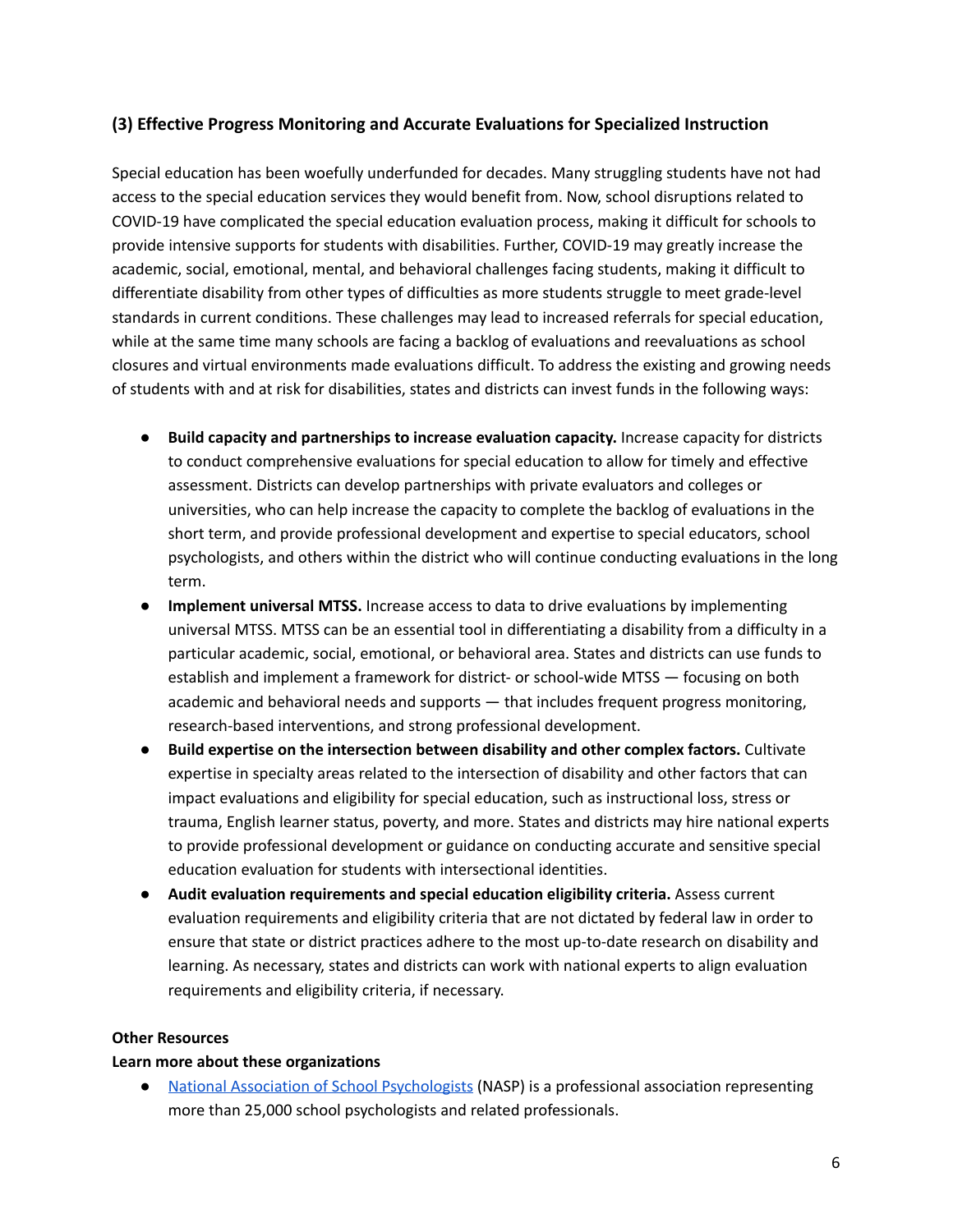- Council of [Administrators](https://www.casecec.org/) of Special Education (CASE) is a professional educational organization for school and district administrators, affiliated with the Council for Exceptional Children (CEC).
- National [Association](https://www.nasdse.org/) of State Directors of Special Education (NASDSE) is an organization that supports state leaders of special education.

- Evaluation for Specific Learning Disabilities: Allowable Methods of [Identification](https://www.ncld.org/wp-content/uploads/2019/11/NCLD-White-Paper-Evaluation-for-Specific-Learning-Disabilities-Allowable-Methods-of-Identification-Their-Implications.Final_.pdf) & Their [Implications](https://www.ncld.org/wp-content/uploads/2019/11/NCLD-White-Paper-Evaluation-for-Specific-Learning-Disabilities-Allowable-Methods-of-Identification-Their-Implications.Final_.pdf): This paper from NCLD provides parents, educators, school professionals, and policymakers with a common language and shared understanding of terms related to data-based problem-solving approaches to improve practice and better serve all students. (2019)
- What a Specific Learning Disability Is Not: Examining [Exclusionary](https://www.ncld.org/wp-content/uploads/2019/11/What-a-Specific-Learning-Disability-Is-Not-Examining-Exclusionary-Factors.12192019.pdf) Factors: This paper from NCLD explores the exclusionary criteria that exist in federal law to ensure that schools consider the primary cause of learning challenges before a child may be determined eligible for special education due to a specific learning disability. It also describes the implementation challenges related to these factors. (2019)
- Data-Based Problem Solving: Effective [Implementation](https://www.ncld.org/wp-content/uploads/2019/11/Essential-Components-of-Data-Based-Problem-Solving-Approaches.Final_.pdf) of MTSS, RTI, and PBIS: This paper from NCLD examines the history of the federally permissible methods to determine eligibility for special education due to a specific learning disability. It describes advantages, challenges, and research related to the evaluation frameworks, and highlights selected state practices to demonstrate the variability in eligibility methods across the country. (2019)
- Navigating Special Education [Evaluations](https://www.ncld.org/wp-content/uploads/2020/11/Navigating-Special-Education-Evaluations-for-Specific-Learning-Disabilities-SLD-Amid-the-COVID-19-Pandemic.pdf) for Specific Learning Disabilities (SLD) Amid the COVID-19 [Pandemic](https://www.ncld.org/wp-content/uploads/2020/11/Navigating-Special-Education-Evaluations-for-Specific-Learning-Disabilities-SLD-Amid-the-COVID-19-Pandemic.pdf): This resource published by NCLD and NASP highlights recommendations for addressing the challenges associated with evaluations during COVID-19. (2020)
- [Comprehensive](http://www.ldonline.org/article/54711/) Assessment and Evaluation of Students with Learning Disabilities: This paper published by the National Joint Committee on Learning Disabilities (NJCLD) informs educators, administrators, and parents about the effective identification of students with learning disabilities, and highlights that inappropriate assessment and evaluation practices may result in inaccurate incidence rates for learning disabilities by failing to distinguish LD from other conditions. (2010)
- The [Identification](https://www.texasldcenter.org/files/resources/SLD-Manual_Final.pdf) of Specific Learning Disabilities: A Summary of Research on Best Practices: This report by the Texas Center for Learning Disabilities reviews research on the identification of SLD and best practices for SLD identification. (2019)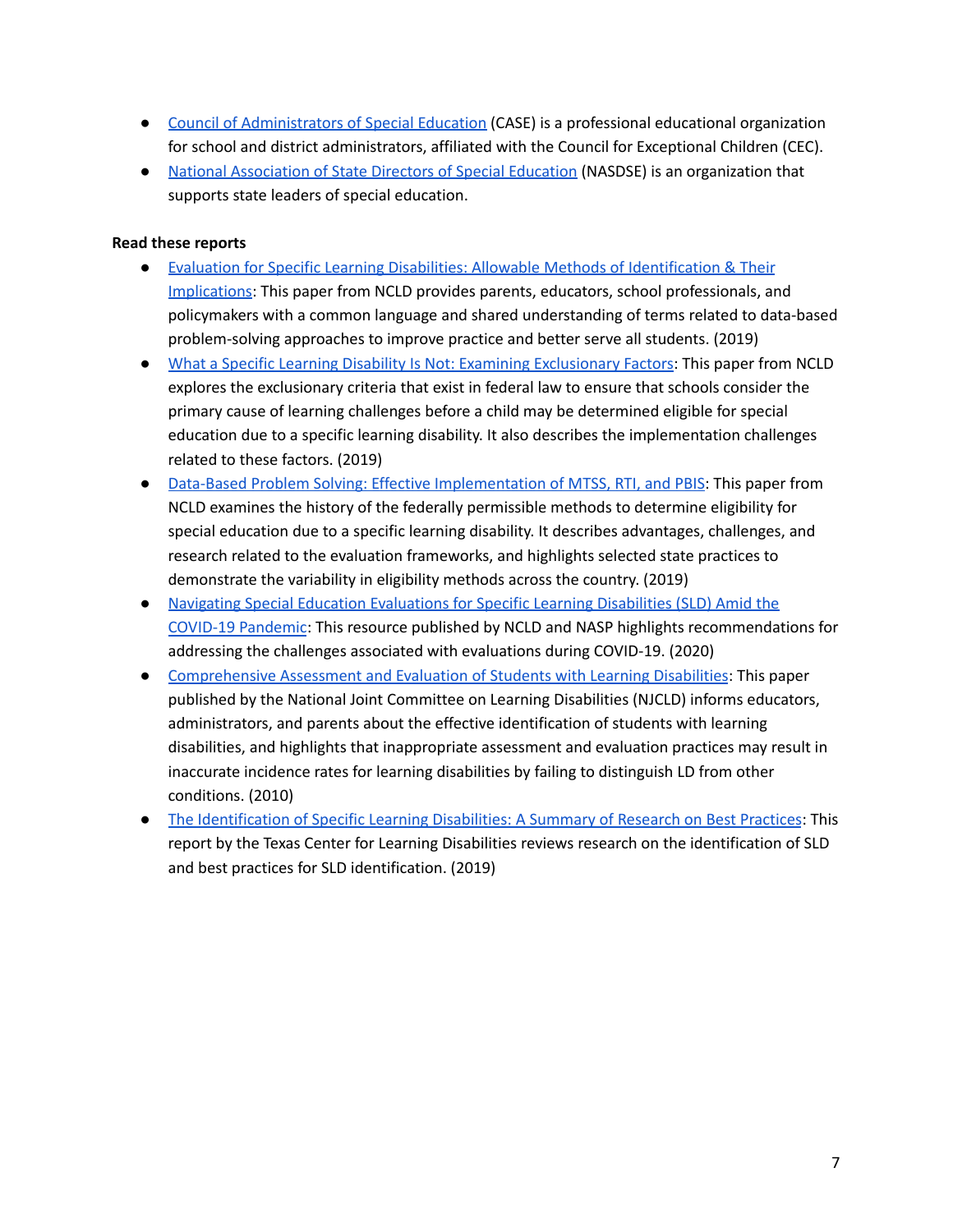# **(4) Meaningful Family Support and Engagement**

Families are essential partners in supporting students and improving outcomes. In blended and virtual settings, families played an unprecedented role in supporting their children. During this time, many schools and districts invested more time and resources to equip families and caregivers with information and knowledge to support their students at home. As schools reopen, that engagement must continue. In addition to providing families with tools and resources to help children at home, schools should inform families about how the curriculum and instructional strategies are being adjusted to address instructional loss. States and districts can invest funds in the following ways:

- **Provide families with digital literacy training.** Address both the technical and cultural dimensions of learning that will enable learning to be successful for students with disabilities. States and districts can use funds to ensure that every family has access to the internet and to the devices their children need to access learning virtually. Funds can also be used to ensure that families have the knowledge and skills to navigate the learning platforms used by their child's school and to effectively communicate with their child's educator virtually.
- **Develop a strategy for evidence-based and culturally competent family engagement.** Prioritize and enable proactive, culturally responsive and sensitive, and asset-based family engagement for students with disabilities. States and districts can provide professional development for educators and other professionals on relationship building and meaningful, culturally responsive strategies for family engagement. In addition, states or districts can build capacity and direction by contracting with community-based organizations to support the ability of schools to meaningfully engage with families, particularly where families are non-English speaking or have close ties to their community.
- **Develop a strategy for inclusive communication with families.** Ensure that communication and information to families is accessible to all, including those who speak a language other than English at home, those who do not have reliable access to computers or broadband, and those with limited educational backgrounds. Communications should encourage input from families and should offer pathways for students and families to ask for and receive help from well-trained support personnel. Districts can audit family communication channels with students and their families from across the district to ensure that they are timely, accessible, proactive rather than reactive, and provided at the same time in their home language (not days after they are provided in English). Districts can also use funds to host more frequent events and opportunities for family engagement, including on translation services.
- **Improve family communication platforms.** Invest in platforms to foster strong family-school partnerships. States or districts can hire technology advisors to recommend and implement technology changes to family-school communication platforms to facilitate accessible, culturally responsive, and meaningful communication.